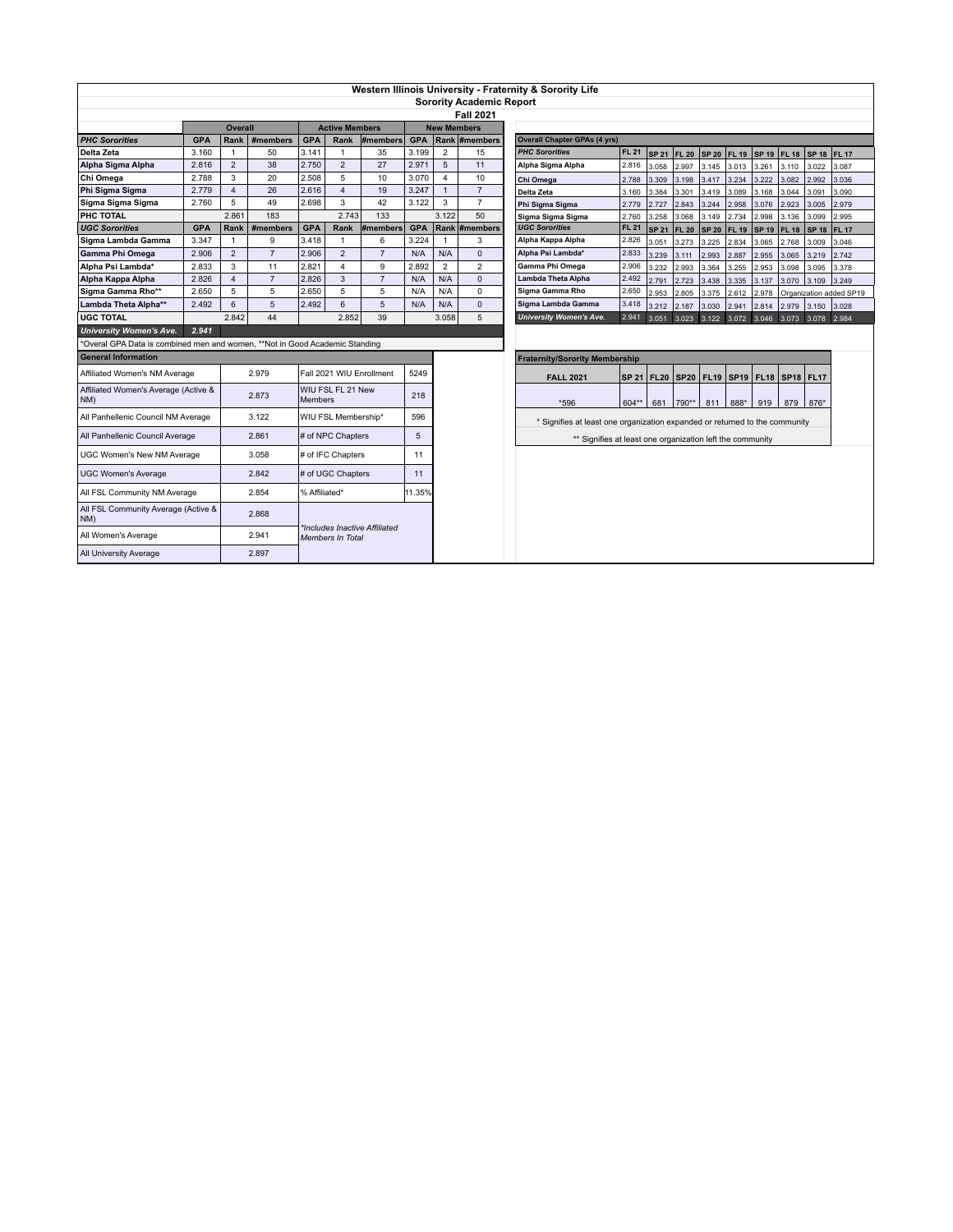| Western Illinois University - Fraternity & Sorority Life                    |                                                       |                     |                   |                                                   |                       |                     |                    |                       |                                |                                                                                      |                |              |                                                |                                     |              |              |              |              |              |
|-----------------------------------------------------------------------------|-------------------------------------------------------|---------------------|-------------------|---------------------------------------------------|-----------------------|---------------------|--------------------|-----------------------|--------------------------------|--------------------------------------------------------------------------------------|----------------|--------------|------------------------------------------------|-------------------------------------|--------------|--------------|--------------|--------------|--------------|
|                                                                             | <b>Fraternity Academic Report</b><br><b>Fall 2021</b> |                     |                   |                                                   |                       |                     |                    |                       |                                |                                                                                      |                |              |                                                |                                     |              |              |              |              |              |
|                                                                             |                                                       |                     |                   |                                                   |                       |                     |                    |                       |                                |                                                                                      |                |              |                                                |                                     |              |              |              |              |              |
|                                                                             |                                                       | <b>Overall</b>      |                   | <b>Active Members</b>                             |                       |                     | <b>New Members</b> |                       |                                | <b>Overall Chapter GPAs (4 yrs)</b>                                                  |                |              |                                                |                                     |              |              |              |              |              |
| <b>IFC Fraternities</b>                                                     | <b>GPA</b>                                            |                     | Rank #members     | <b>GPA</b>                                        | Rank                  | #members            | <b>GPA</b>         |                       | Rank #members                  | <b>IFC Fraternities</b>                                                              | <b>FL 21</b>   | <b>SP 21</b> | <b>FL 20</b>                                   | <b>SP 20</b>                        | <b>FL 19</b> | <b>SP 19</b> | <b>FL 18</b> | SP 18        | <b>FL 17</b> |
| <b>Delta Upsilon</b>                                                        | 3.302                                                 | $\mathbf{1}$        | 24                | 3.240                                             | $\mathbf{1}$          | 18                  | 3.494              | 1                     | 6                              | Alpha Gamma Rho                                                                      | 2.892          | 2.836        | 2.972                                          | 3.159                               | 2.743        | 2.970        | 2.696        | 2.993        | 2.840        |
| <b>Theta Chi</b>                                                            | 3.208                                                 | $\overline{2}$      | 20                | 3.203                                             | $\overline{2}$        | 15                  | 3.222              | $\mathbf{3}$          | 5                              | Alpha Gamma Sigma                                                                    | 2.929          | 2.761        | 2.596                                          | 2.847                               | 2.335        | 2.859        | 2.963        | 2.758        | 2.932        |
| Sigma Alpha Epsilon                                                         | 2.960                                                 | 3                   | 29                | 3.013                                             | $\overline{7}$        | 26                  | 2.467              | 10                    | 3                              | Alpha Sigma Phi                                                                      | 2.803          | 2.825        | 2.830                                          | 3.093                               | 2.891        | 3.208        | 2.652        | 2.658        | 3.032        |
| <b>Delta Tau Delta</b>                                                      | 2.938                                                 | $\overline{4}$      | 22                | 3.061                                             | $\overline{4}$        | 17                  | 2.547              | 9                     | 5                              | <b>Delta Tau Delta</b>                                                               | 2.938          | 3.201        | 3.161                                          | 3.177                               | 2.914        | 3.365        | 2.996        | 2.750        | 2.870        |
| Pi Kappa Phi                                                                | 2.932                                                 | 5                   | 39                | 3.092                                             | 3<br>6                | 27                  | 2.596              | 8                     | 12<br>$\overline{4}$           | <b>Delta Upsilon</b>                                                                 | 3.302          | 3.063        | 3.341                                          | 3.191                               | 2.862        | 3.094        | 2.995        | 2.929        | 2.757        |
| Alpha Gamma Sigma                                                           | 2.929                                                 | 6                   | 14                | 3.021                                             |                       | 10                  | 2.707              | 6                     |                                | Pi Kappa Phi<br>2.932                                                                |                | 3.108        | 3.052                                          | 3.379                               | 2.984        | 3.118        | 3.045        | 2.754        | 2.832        |
| Sigma Pi                                                                    | 2.905                                                 | $\overline{7}$      | 16                | 3.058                                             | 5<br>$\overline{8}$   | 10                  | 2.636              | $\overline{7}$        | 6                              | Sigma Alpha Epsilon                                                                  | 2.960          | 3.430        | 3.223                                          | 3.191                               | 3.026        | 3.037        | 3.060        | 3.016        | 2.915        |
| <b>Alpha Gamma Rho</b>                                                      | 2.892                                                 | 8                   | 32                | 2.812                                             | $\mathbf{Q}$          | 25                  | 3.140              | $\overline{4}$        | $\overline{7}$                 | Sigma Chi                                                                            | 2.486<br>2.905 | 2.832        | 3.091                                          | 3.168                               | 2.765        | 2.968        | 2.962        | 3.063        | 3.109        |
| Alpha Sigma Phi                                                             | 2.803                                                 | 9                   | 21                | 2.632                                             |                       | 17                  | 3.444              | $\overline{2}$        | $\overline{4}$                 | Sigma Pi                                                                             |                | 2.898        | 3.048                                          | 2.758                               | 2.710        | 2.829        | 2.538        | 2.767        | 3.205        |
| Sigma Chi**                                                                 | 2.572                                                 | 10                  | 24                | 2.366                                             | 11<br>10              | 12<br>14            | 2.814              | 5                     | 12<br>5                        | Tau Kappa Epsilon<br>Theta Chi                                                       | 2.422          | 2.472        | 2.664                                          | 2.751                               | 2.548        | 2.685        | 2.679        | 2.796        | 2.419        |
| Tau Kappa Epsilon**                                                         | 2.422                                                 | 11                  | 19                | 2.485                                             |                       |                     | 2.226              | 11                    |                                |                                                                                      | 3.208          | 2.842        | 2.836                                          | 3.068                               | 3.118        | 2.872        | 2.851        | 3.077        | 3.036        |
| <b>TOTAL</b>                                                                |                                                       | 2.897               | 260               |                                                   | 2.908                 | 191                 |                    | 2.845                 | 69                             | <b>UGC Fraternities</b><br><b>FL 21</b>                                              |                | <b>SP 21</b> | <b>FL 20</b>                                   | <b>SP 20</b>                        | <b>FL 19</b> | <b>SP 19</b> | <b>FL 18</b> | <b>SP 18</b> | <b>FL 17</b> |
| <b>UGC Fraternities</b>                                                     | <b>GPA</b>                                            |                     | Rank #members     | <b>GPA</b>                                        | Rank                  | #members            | <b>GPA</b>         |                       | Rank #members                  | Alpha Phi Alpha                                                                      | 3.048          | 2.983        | 2.790                                          | 2.795                               | 2.771        | 2.991        | 2.382        | 2.623        | 2.883        |
| Lambda Theta Phi                                                            | 3.405                                                 | $\overline{1}$      | $\overline{4}$    | 3.405                                             | $\mathbf{1}$          | 4                   | N/A                | N/A                   | 0                              | Alpha Psi Lambda*<br>2.833                                                           |                | 3.239        | 3.111                                          | 2.993                               | 2.887        | 2.955        | 3.065        | 3.219        | 2.742        |
| Alpha Phi Alpha                                                             | 3.048                                                 | $\overline{2}$      | $\overline{4}$    | 3.048                                             | $\overline{2}$        | $\overline{4}$<br>9 | N/A                | N/A                   | $\mathbf{0}$<br>$\overline{2}$ | Kappa Alpha Psi**                                                                    | 2.832          |              |                                                | Organization was added in Fall 2021 |              |              |              |              |              |
| Alpha Psi Lambda*                                                           | 2.833                                                 | 3<br>$\overline{4}$ | 11<br>5           | 2.821                                             | $\overline{4}$<br>N/A | $\mathbf 0$         | 2.892              | $\mathbf{1}$<br>2.000 | 5                              | Lambda Theta Phi                                                                     | 3.405          | 3.356        | 3.221                                          | 3.220                               | 3.037        | 2.760        | 2.534        | 2.422        | 2.852        |
| Kappa Alpha Psi                                                             | 2.832                                                 | 5                   | 8                 | N/A                                               | 3                     | 5                   | 2.832<br>2.024     |                       | 3                              | Omega Psi Phi                                                                        | 2.479          | 1.782        | 2.911                                          | 2.740                               | 1.899        | 2.787        | 2.462        | 2.904        | 2.521        |
| Sigma Lambda Beta**                                                         | 2.533                                                 |                     | $\overline{2}$    | 2.873                                             | 5                     | $\overline{2}$      |                    | 3.000                 | $\mathbf{0}$                   | Sigma Lambda Beta                                                                    | 2.533          | 3.315        | 2.782                                          | 3.269                               | 2.664        | 2.435        | 2.397        | 2.836        | 2.615        |
| Omega Psi Phi**                                                             | 2.479                                                 | 6                   |                   | 2.479                                             |                       |                     | N/A                | N/A                   |                                | <b>University Men's Ave.</b>                                                         | 2.897          | 2.970        | 2.876                                          | 2.999                               | 2.953 2.964  |              | 2.944        | 2.949        | 2.817        |
| <b>TOTAL</b>                                                                |                                                       | 2.855               | 32                |                                                   | 2.925                 | 24                  |                    | 2.583                 | 10                             | *N/A- Organization was added in Fall 2017, **N/A Organization was added in Fall 2021 |                |              |                                                |                                     |              |              |              |              |              |
| <b>University Men's Ave.</b>                                                | 2.897                                                 |                     |                   |                                                   |                       |                     |                    |                       |                                |                                                                                      |                |              |                                                |                                     |              |              |              |              |              |
| *Overal GPA Data is combined men and women, **Not in Good Academic Standing |                                                       |                     |                   |                                                   |                       |                     |                    |                       |                                |                                                                                      |                |              |                                                |                                     |              |              |              |              |              |
|                                                                             |                                                       |                     |                   |                                                   |                       |                     |                    |                       |                                |                                                                                      |                |              |                                                |                                     |              |              |              |              |              |
| <b>General Information</b>                                                  |                                                       |                     |                   |                                                   |                       |                     |                    |                       |                                | <b>Fraternity/Sorority Membership</b>                                                |                |              |                                                |                                     |              |              |              |              |              |
| Affiliated Men's NM Average                                                 |                                                       | 2.728               |                   | Fall 2021 WIU Enrollment                          |                       | 5249                |                    |                       | <b>FALL 2021</b>               | <b>SP21</b>                                                                          |                |              | FL20   SP20   FL19   SP19   FL18   SP18   FL17 |                                     |              |              |              |              |              |
| Affiliated Men's Average (Active &<br>NM)                                   |                                                       |                     | 2.863             | WIU FSL FL 21 New Members                         |                       |                     | 218                |                       |                                | *596<br>604**                                                                        |                | 681          | 790**                                          | 811                                 | 888*         | 919          | 879          | 876*         |              |
| Interfraternity Council NM Average                                          |                                                       |                     | 2.845             | WIU FSL Membership*                               |                       |                     | 596                |                       |                                | Signifies at least one organization expanded or returned to the community            |                |              |                                                |                                     |              |              |              |              |              |
| <b>Interfraternity Council Average</b>                                      |                                                       | 2.897               |                   | # of NPC Chapters                                 |                       |                     | 5                  |                       |                                | ** Signifies at least one organization left the community                            |                |              |                                                |                                     |              |              |              |              |              |
| UGC Affiliated Men's New NM<br>2.583<br>Average                             |                                                       |                     | # of IFC Chapters |                                                   |                       | 11                  |                    |                       |                                |                                                                                      |                |              |                                                |                                     |              |              |              |              |              |
| 2.855<br><b>UGC Affiliated Men's Average</b>                                |                                                       |                     | # of UGC Chapters |                                                   |                       | 11                  |                    |                       |                                |                                                                                      |                |              |                                                |                                     |              |              |              |              |              |
| All FSL Community NM Average<br>2.854                                       |                                                       |                     | % Affiliated*     |                                                   |                       | 11.35%              |                    |                       |                                |                                                                                      |                |              |                                                |                                     |              |              |              |              |              |
| All FSL Community Average (Active<br>2.868<br>& NM)                         |                                                       |                     |                   |                                                   |                       |                     |                    |                       |                                |                                                                                      |                |              |                                                |                                     |              |              |              |              |              |
| All Men's Average                                                           |                                                       |                     | 2.839             | *Includes Inactive Affiliated Members<br>In Total |                       |                     |                    |                       |                                |                                                                                      |                |              |                                                |                                     |              |              |              |              |              |
| <b>All University Average</b>                                               |                                                       |                     | 2.897             |                                                   |                       |                     |                    |                       |                                |                                                                                      |                |              |                                                |                                     |              |              |              |              |              |